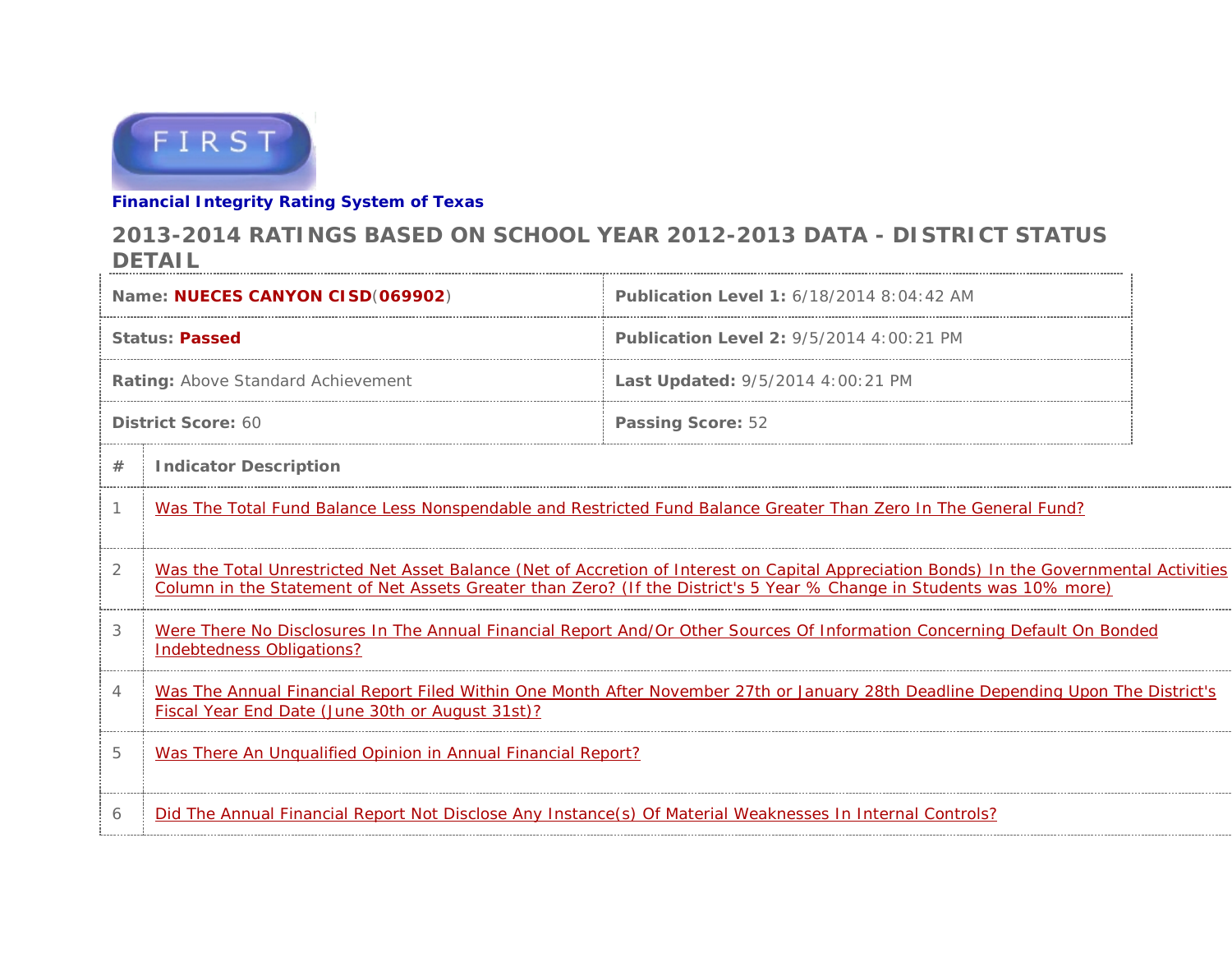| 7  | Was The Three-Year Average Percent Of Total Tax Collections (Including Delinguent) Greater Than 98%?                                                                                                                                             |
|----|--------------------------------------------------------------------------------------------------------------------------------------------------------------------------------------------------------------------------------------------------|
| 8  | Did The Comparison Of PEIMS Data To Like Information In Annual Financial Report Result In An Aggregate Variance Of Less Than 3 Perce<br>Of Expenditures Per Fund Type (Data Quality Measure)?                                                    |
| 9  | Were Debt Related Expenditures (Net Of IFA And/Or EDA Allotment) < \$350.00 Per Student? (If The District's Five-Year Percent Change<br>Students = $Or$ > 7%, Or If Property Taxes Collected Per Penny Of Tax Effort > \$200,000 Per Student)    |
| 10 | Was There No Disclosure In The Annual Audit Report Of Material Noncompliance?                                                                                                                                                                    |
| 11 | Did The District Have Full Accreditation Status In Relation To Financial Management Practices? (e.g. No Conservator Or Monitor Assigned)                                                                                                         |
| 12 | Was The Aggregate Of Budgeted Expenditures And Other Uses Less Than The Aggregate Of Total Revenues, Other Resources and Fund<br><b>Balance In General Fund?</b>                                                                                 |
| 13 | If The District's Aggregate Fund Balance In The General Fund And Capital Projects Fund Was Less Than Zero, Were Construction Projects<br>Adequately Financed? (To Avoid Creating Or Adding To The Fund Balance Deficit Situation)                |
| 14 | Was The Ratio Of Cash And Investments To Deferred Revenues (Excluding Amount Equal To Net Delinguent Taxes Receivable) In The<br>General Fund Greater Than Or Equal To 1:1? (If Deferred Revenues Are Less Than Net Delinguent Taxes Receivable) |
| 15 | Was The Administrative Cost Ratio Less Than The Threshold Ratio?                                                                                                                                                                                 |
| 16 | Was The Ratio Of Students To Teachers Within the Ranges Shown Below According To District Size?                                                                                                                                                  |
|    |                                                                                                                                                                                                                                                  |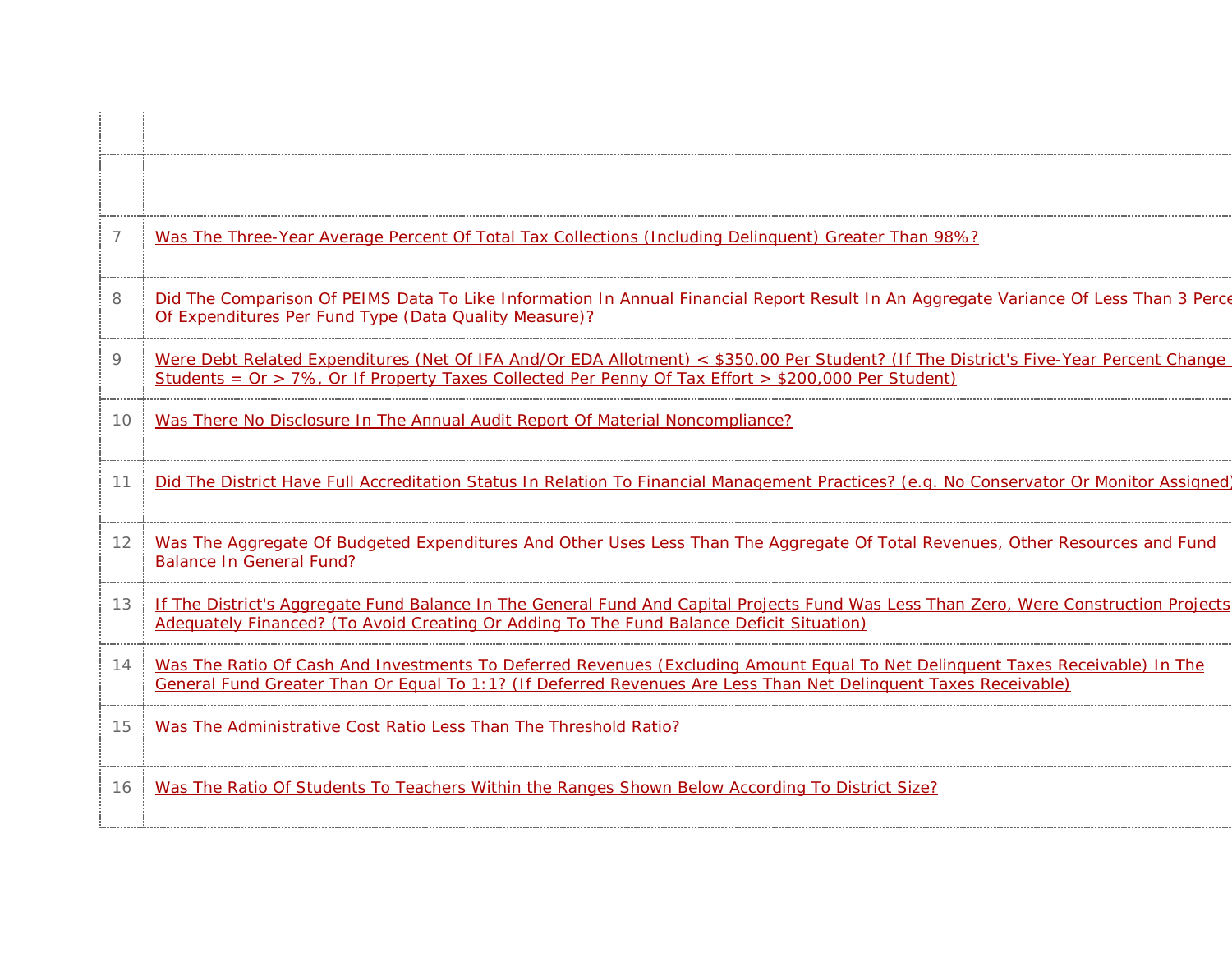| 17 | Was The Ratio Of Students To Total Staff Within the Ranges Shown Below According To District Size?                                                                                     |
|----|----------------------------------------------------------------------------------------------------------------------------------------------------------------------------------------|
| 18 | Was The Decrease In Undesignated Unreserved Fund Balance < 20% Over Two Fiscal Years?(If Total Revenues > Operating Expenditures<br>The General Fund, Then District Receives 5 Points) |
| 19 | Was The Aggregate Total Of Cash And Investments In The General Fund More Than \$0?                                                                                                     |
| 20 | Were Investment Earnings In All Funds (Excluding Debt Service Fund and Capital Projects Fund) Meet or Exceed the 3-Month Treasury Bi<br>Rate?                                          |
|    |                                                                                                                                                                                        |
|    |                                                                                                                                                                                        |
|    |                                                                                                                                                                                        |

## **DETERMINATION OF RATING**

**A.** Did the district answer '**No**' to Indicators 1, 2, 3, or 4? **OR** Did the district answer '**No**' to both 5 and 6? If so, the district's rating is **Su**

**B.** Determine the rating by the applicable number of points. (Indicators 7-20)

**Superior Achievement**

**Above Standard Achievement**

**Standard Achievement**

**Substandard Achievement**